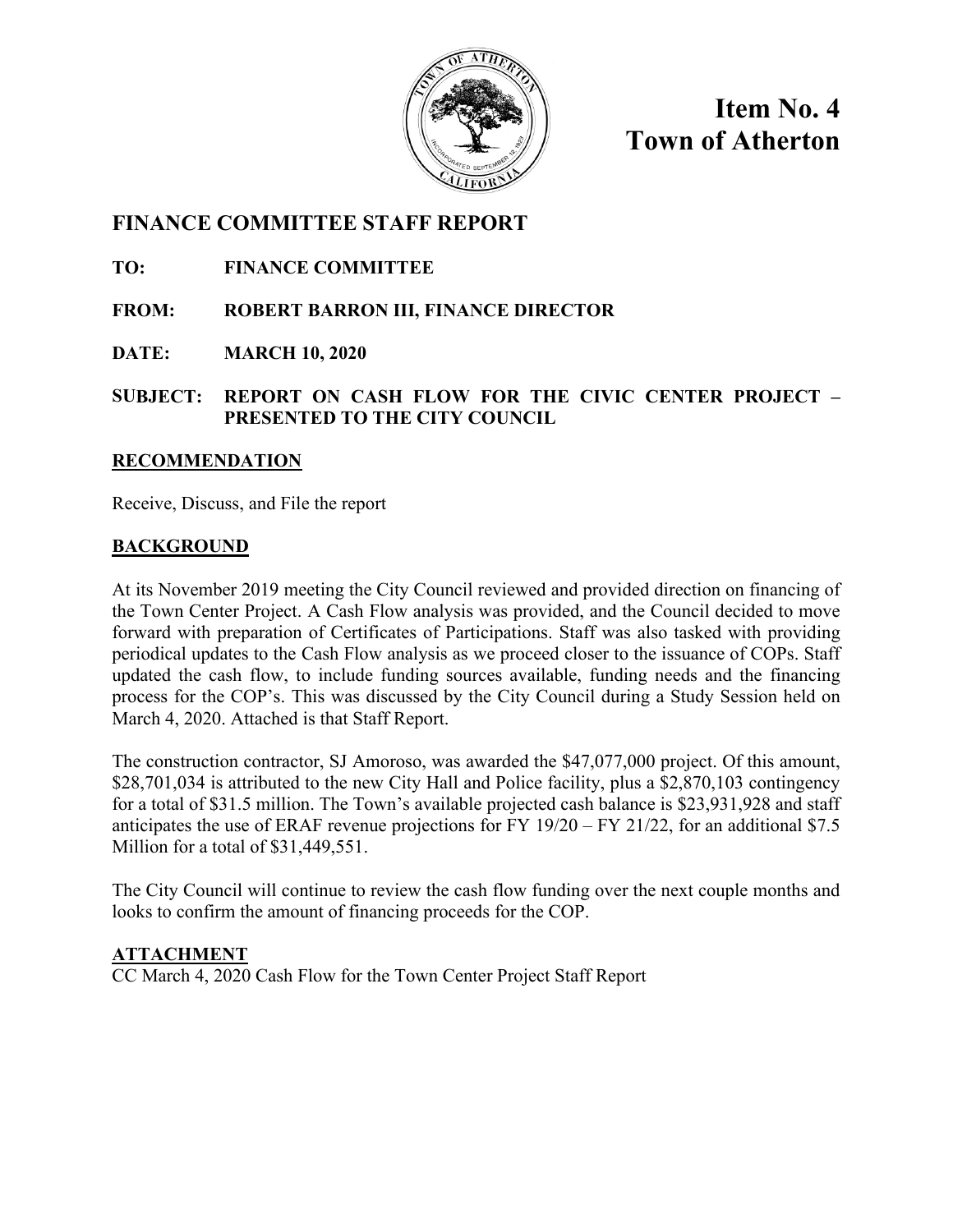

**Item No. 3 Town of Atherton**

## **CITY COUNCIL STAFF REPORT – STUDY SESSION**

## **TO: HONORABLE MAYOR AND CITY COUNCIL**

### **FROM: GEORGE RODERICKS, CITY MANAGER ROBERT BARRON III, FINANCE DIRECTOR**

**DATE: MARCH 4, 2020**

#### **SUBJECT: REVIEW AND DISCUSS THE CASH FLOW FOR THE TOWN CENTER PROJECT**

### **RECOMMENDATION**

Review and discuss the Cash Flow for the Town Center Project.

## **BACKGROUND**

In November 2019 the City Council reviewed and provided direction on issues related to the financing of the Town Center Project. The Council discussed various financing options and directed staff to move forward with preparation of Certificates of Participation (COPs) for the Project with a timeline to be determined for issuance of those COPs.

The Council asked that staff return periodically with updates to the Cash Flow Analysis such that when the time came to issue the COPs for the Project, the Council had timely information related to the Town's cash flow needs.

## **ANALYSIS**

The Project's original projected cash need, including the 10% contingency, was as follows:

| <b>Item Description</b>                     | <b>Amount</b> |
|---------------------------------------------|---------------|
| Admin/PD/CDD                                | \$27,677,000  |
| Site Improvements                           | \$1,524,034   |
| <b>Project Costs</b>                        | \$28,701,034  |
| Contingency (10%)                           | \$2,870,103   |
| <b>Total Construction Cost Requirements</b> | \$31,571,137  |

Staff has continued to evaluate the cash flow needs as the Project moves through construction.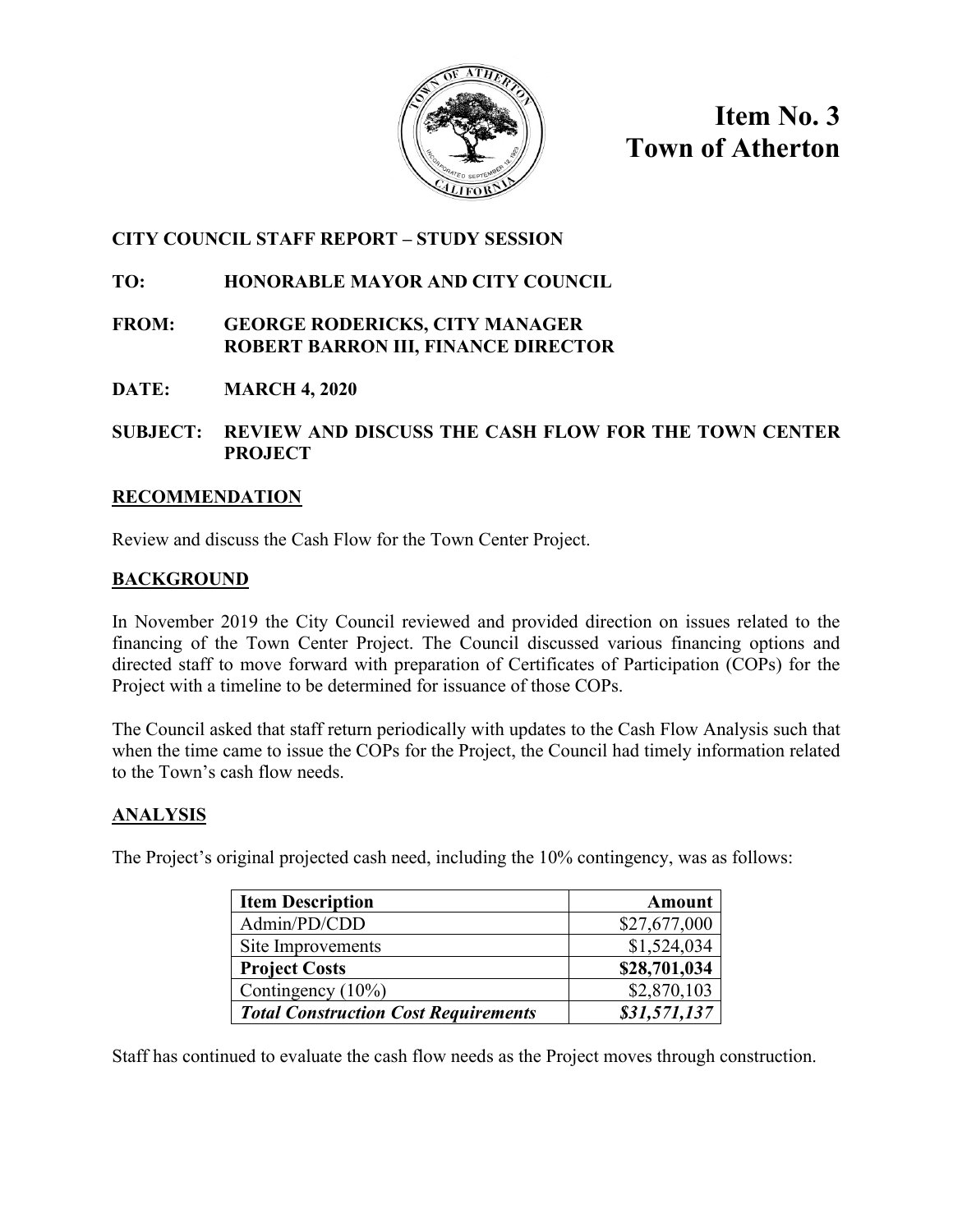#### **Review and Discuss the Cash Flow for the Town Center Project March 4, 2020 Page** 2 **of** 4

In November 2019, staff reported the available and projected funding for the Project as:

| <b>Funding Source</b>                          | <b>Amount</b> |
|------------------------------------------------|---------------|
| Atherton Now (updated 11/2019)                 | \$3,476,976   |
| Estimated Unallocated GF Balance 11/2019       | \$17,437,410  |
| Remaining CIP Funds Allocated                  | \$2,593,138   |
| <b>Building Facility Fund Allocated</b>        | \$505,000     |
| <b>Available Projected Cash Balance</b>        | \$24,012,524  |
| ERAF Surplus Revenue Projections (19/20-21/22) | \$6,600,000   |
| <b>Total</b>                                   | \$30,612,524  |

This reflected the loss of approximately \$1 million in Atherton Now funding. Staff has updated this table with more current information.

| <b>Funding Source</b>                          | Amount       | <b>Change</b> |
|------------------------------------------------|--------------|---------------|
| <b>Atherton Now</b>                            | \$3,324,202  | (\$152,775)   |
| Unallocated General Fund Balance               | \$17,509,588 | \$72,178      |
| Remaining CIP Funds Allocated                  | \$2,593,138  | \$0           |
| <b>Building Facility Fund Allocated</b>        | \$505,000    | \$0           |
| <b>Available Projected Cash Balance</b>        | \$23,931,928 | $($ \$80,597) |
| ERAF Surplus Revenue Projections (19/20-21/22) | \$7,517,627  | \$917,627     |
| <b>Total</b>                                   | \$31,449,555 | \$837,030     |

The most significant change here is that ERAF Revenue Projections through FY 21/22 increased \$917,627. This is largely attributed to the \$1.6 million of ERAF received in FY 19/20. ERAF projections in future years are estimated with only slight increases. Staff does not anticipate that the amount received in FY 19/20 will continue as the new base as some of it was identified as a 1 time shift.

| <b>Excess ERAF</b> |             | Initial Amount   Adjusted Forecast |
|--------------------|-------------|------------------------------------|
| FY 20/21           | \$1,313,000 | \$1,450,000                        |
| FY 21/22           | \$1,326,130 | \$1,500,000                        |

Attached is a *working draft* of a Drawdown Schedule for the Project (Attachment 1). The Drawdown Schedule is updated to reflect current construction activity; but it is subject to regular adjustment. Last week, steel began arriving on the project site and the City Hall and Police Facility began vertical construction. Steel fabrication and installation was initially proposed to begin with the Library Building. However, due to scheduling and timing of various components of the Library, primary fabrication of steel shifted to the City Hall and Police Facility. This, in turn, shifted the funding requirements from the Library Fund to the Town's General Fund and Donations. However, the impact on the Town's General Fund remains the same. Costs begin to draw on the Town's reserves in September 2020.

#### **Staff and Urban Futures continues its strong recommendation that the Town's full reserves**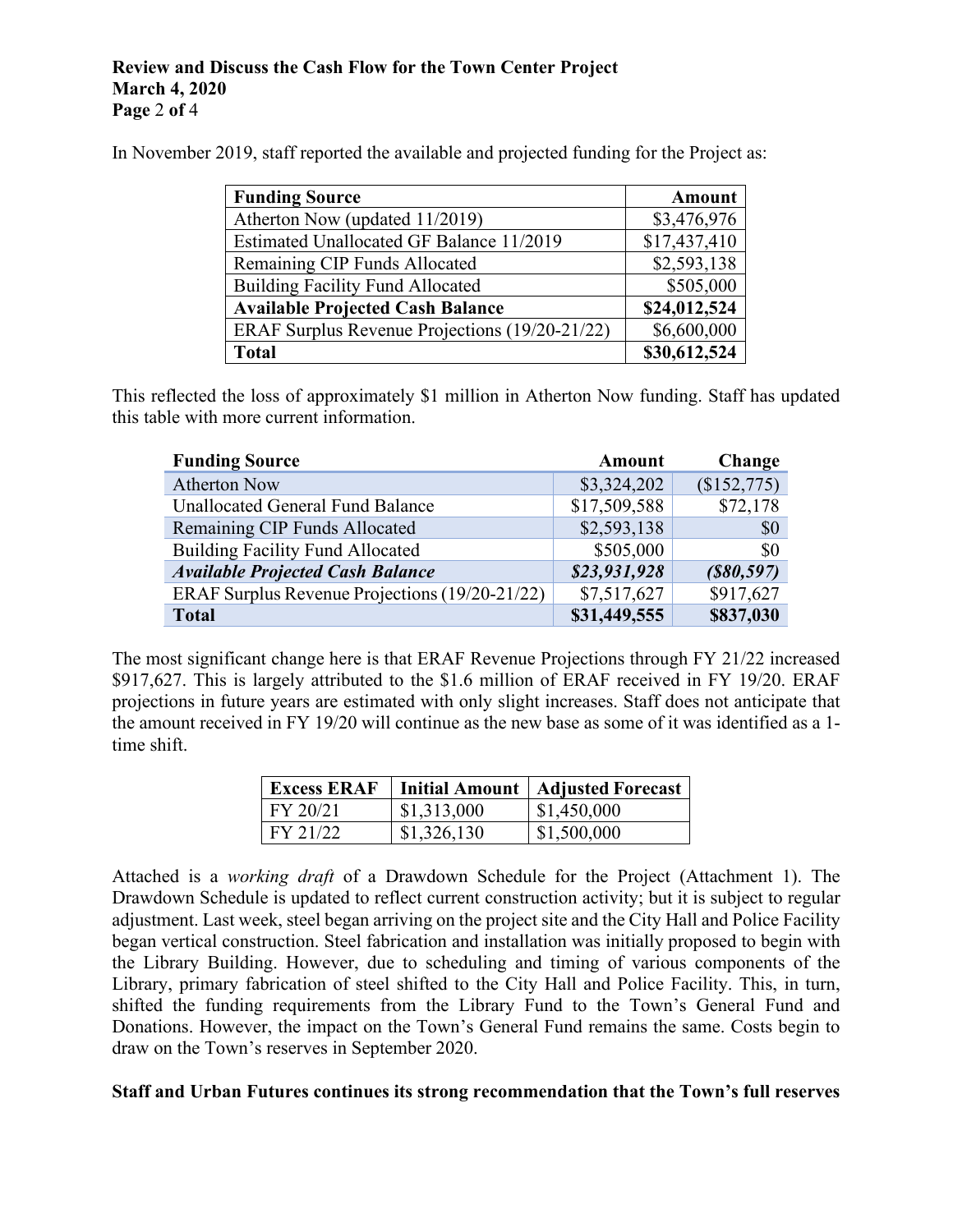#### **Review and Discuss the Cash Flow for the Town Center Project March 4, 2020 Page** 3 **of** 4

#### **(both emergency and operational) be maintained for credit rating purposes to reflect an ability to maintain debt service payments in the event of an emergency.**

Staff advised the Council that proceeds from COPs need to be between \$7 and \$8 million; but that an exact amount would be determined as the time of issuance of the COP's draws closer. Without an influx of cash, the General Fund balance will draw on reserves in *September 2020*. Based on the updated assumptions and projected drawdown payment schedule, staff with the assistance of Urban Futures, projects a need for a minimum \$7 million in cash flow funding. This is the minimum as the Cash Flow Analysis *does not* include full compensation to the contractor of the 10% contingency. If that were to occur, the \$7 million COP would not be sufficient, and the Town would need to shift to its reserves at some point in the funding horizon.

However, because we do not anticipate requiring that full contingency, staff continues to recommend a COP amount of \$7 million at a 10-year funding horizon, with a 5-year call. Staff anticipates retiring the COPs at that 5-year mark. Attached is the Cash Flow Analysis (Attachment 2) that reflects a \$7 million COP.

As mentioned previously, any significant fundraising for naming opportunities can reduce the amount of any COP at the time the Town initiates the financing. Additionally, the fundraising can be used to reduce the annual debt service; and/or to retire the debt.

Also attached is the Financing Schedule (Attachment 3) for issuance of 2020 COPs. It is estimated that closing and sale will proceed in early May 2020. In the next couple months staff return with a Signature Authority Ordinance, a Debt Management Policy and Disclosure Documents for adoption. Further items will need to be approved as well, including, an authorizing resolution, site lease, lease agreement, and trust agreement.

The Town's financial advisers have indicated that due to current markets, interest rates are 9 to 23 basis points *lower* than normal. There is a strong recommendation to move the process forward timely so that the Town can take advantage of the favorable market conditions and present its strongest financial picture.

#### **POLICY ISSUES**

The Town does not have a history of debt. Most agencies will enter into short- or long-term debt for large structural capital projects that exceed their budget constraints. Typical facilities financed via COPs include administration buildings, water and sewer systems, public safety facilities, schools, parking garages, etc. While the Town is fortunate to have cash on hand, donations, and projected revenues to complete its most significant capital infrastructure project, that cash will not be fully realized until the project is complete. This creates a cash flow burden on the Town's General Fund and triggers the need for a COP.

## **FISCAL IMPACT**

None at this time.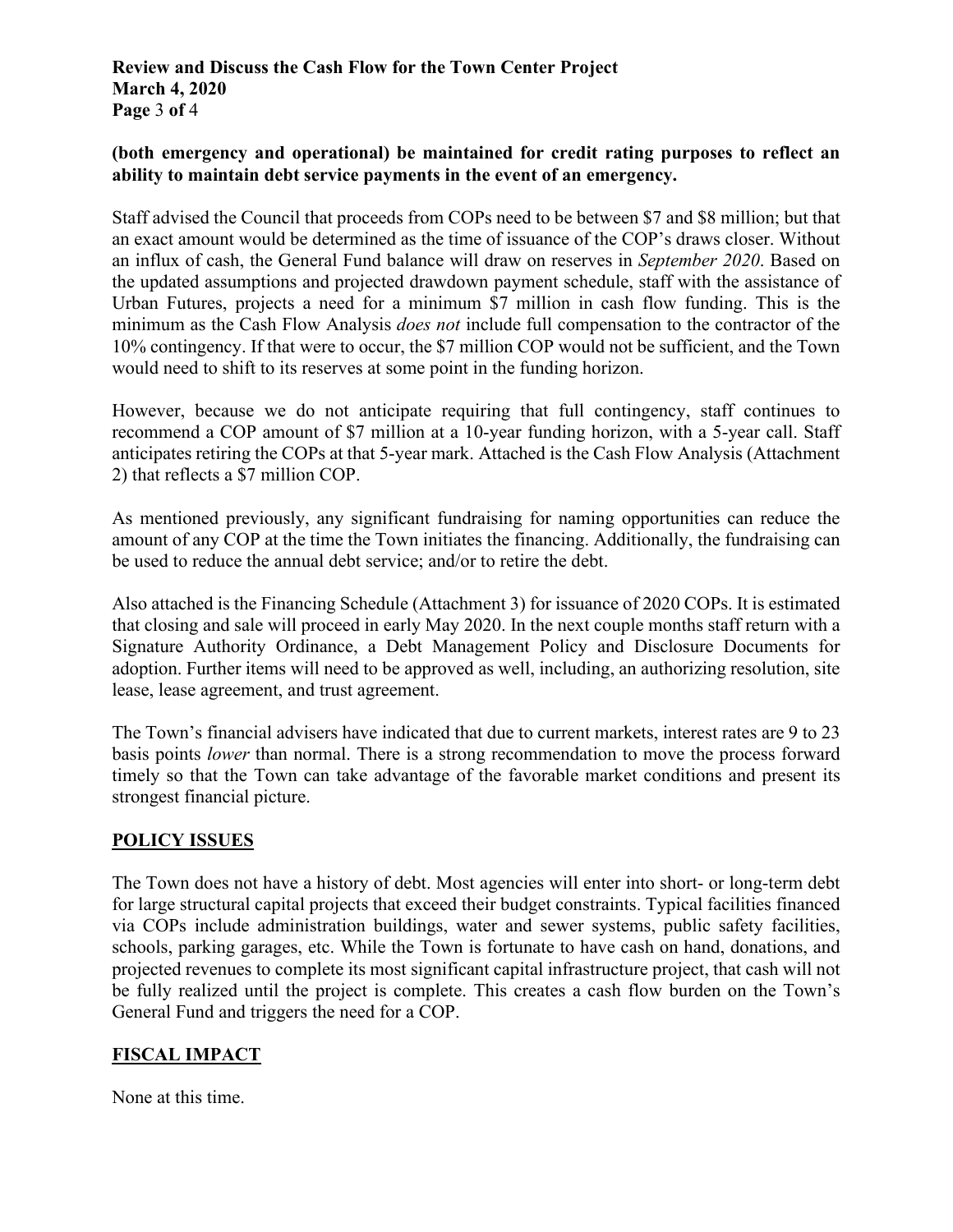#### **PUBLIC NOTICE**

Public notification was achieved by posting the agenda, with this agenda item being listed, at least 72 hours prior to the meeting in print and electronically. Information about the project is also disseminated via the Town's electronic News Flash and Atherton Online. There are approximately 1,200 subscribers to the Town's electronic News Flash publications. Subscribers include residents as well as stakeholders – to include, but be not limited to, media outlets, school districts, Menlo Park Fire District, service provides (water, power, and sewer), and regional elected officials. The Town maintains an active and up to date Project Website at [http://ca](http://ca-atherton.civicplus.com/index.aspx?NID=290)[atherton.civicplus.com/index.aspx?NID=290.](http://ca-atherton.civicplus.com/index.aspx?NID=290)

#### **ATTACHMENTS**

Attachment 1: Civic Center Project Draw Down Schedule Attachment 2: Atherton Civic Center Cash Flow Funding Analysis Worksheets Attachment 3: Financing Schedule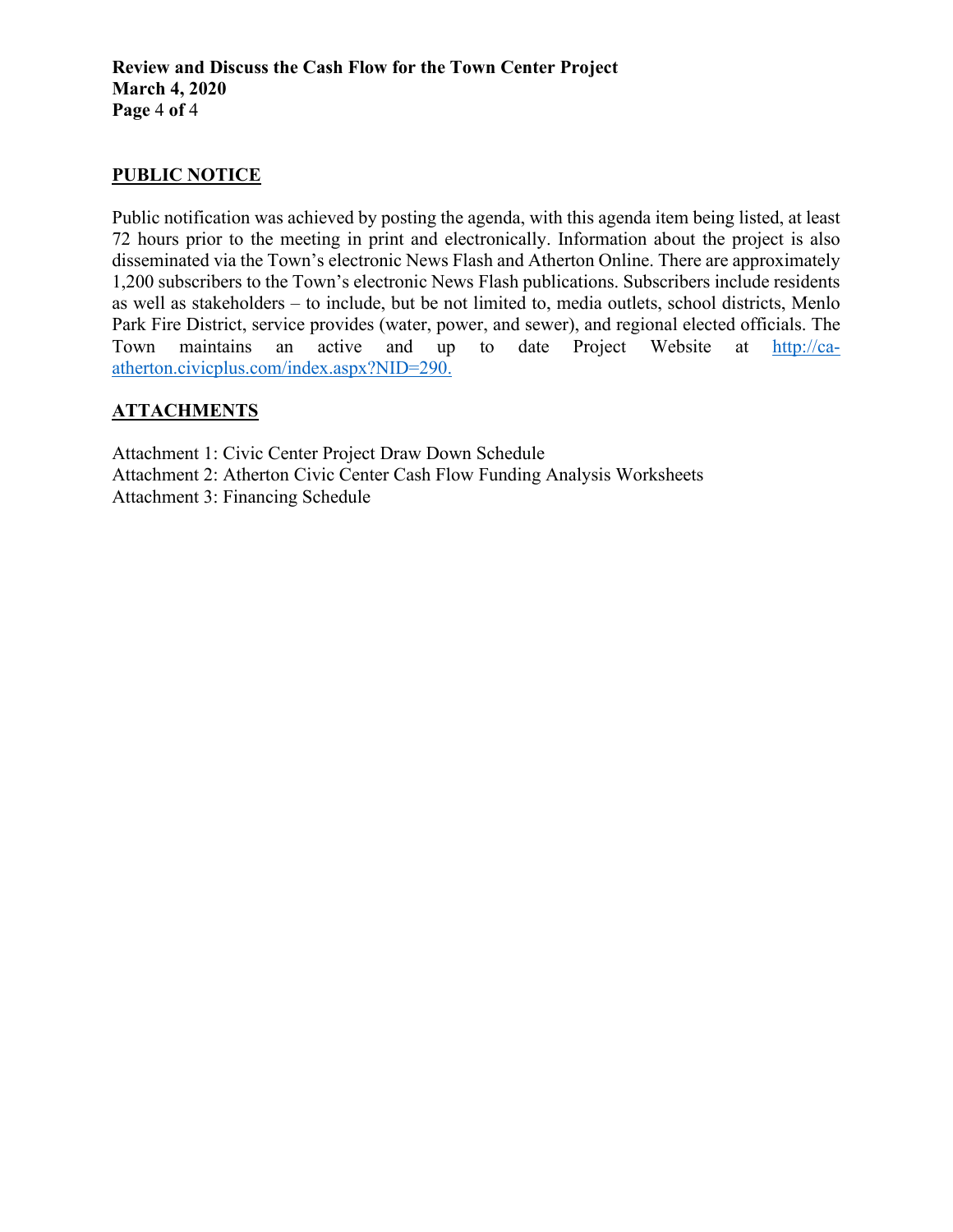#### **Civic Center Project** Atherton Draw Down Schedule

| Year | <b>Month</b> | PD/Admin            | <b>PD Site</b> | <b>Ch. Orders</b> |     | <b>Library</b> |    | <b>Library Site</b> |    | <b>Ch. Orders</b> | <b>Total</b>        |
|------|--------------|---------------------|----------------|-------------------|-----|----------------|----|---------------------|----|-------------------|---------------------|
| 2019 | June         | \$<br>877,991       | \$<br>105,542  |                   | \$  | 373,093        | \$ | 149,135             | Ś  | 16,394            | \$<br>1,522,155     |
| 2019 | July         | \$<br>464,268       | \$<br>76,405   |                   | \$  | 213,191        | \$ | 369,074             | Ś  | 4,772             | \$<br>1,127,711     |
| 2019 | August       | \$<br>473,128       | \$<br>132,350  |                   | \$  | 175,972        | \$ | 796,782             |    |                   | \$<br>1,578,232     |
| 2019 | September    | \$<br>621,214       | \$<br>336,841  | \$<br>39,180      | \$  | 281,309        | \$ | 351,676             | \$ | 5,333             | \$<br>1,635,551     |
| 2019 | October      | \$<br>900,888       | \$<br>68,568   | \$<br>3,802       | \$  | 193,237        | \$ | 32,871              | \$ | 22,722            | \$<br>1,222,089     |
| 2019 | November     | \$<br>1,310,382     | \$<br>5,268    | \$<br>2,352       | \$  | 313,533        | \$ | 26,272              | \$ | 1,887             | \$<br>1,659,694     |
| 2019 | December     | \$<br>1,314,303     | \$<br>32,434   |                   | \$  | 89,871         | \$ | 465,047             | \$ | 1,061             | \$<br>1,902,716     |
| 2020 | January      | \$<br>1,155,752     | \$<br>133,746  |                   | \$  | 394,221        | \$ | 85,643              | \$ | 1,061             | \$<br>1,770,423     |
| 2020 | February     | \$<br>2,837,341     | \$<br>25,299   |                   | \$  | 930,199        | \$ | 173,543             |    |                   | \$<br>3,966,382     |
| 2020 | March        | \$<br>2,622,721     | \$<br>44,496   |                   | \$  | 1,137,642      | \$ | 7,551               |    |                   | \$<br>3,812,410     |
| 2020 | April        | \$<br>1,976,336     | \$<br>114,648  |                   | \$  | 349,747        | \$ | 381,022             |    |                   | \$<br>2,821,753     |
| 2020 | May          | \$<br>2,408,113     | \$<br>5,268    |                   | \$  | 234,683        | \$ | 7,551               |    |                   | \$<br>2,655,615     |
| 2020 | June         | \$<br>2,062,149     | \$<br>5,268    |                   | \$  | 381,165        | \$ | 25,964              |    |                   | \$<br>2,474,546     |
| 2020 | July         | \$<br>1,907,571     | \$<br>6,585    |                   | \$  | 749,045        | \$ | 9,439               |    |                   | \$<br>2,672,640     |
| 2020 | August       | \$<br>1,585,712     | \$<br>6,585    |                   | \$  | 279,889        | \$ | 315,769             |    |                   | \$<br>2,187,955     |
| 2020 | September    | \$<br>1,640,285     | \$<br>6,585    |                   | \$  | 332,589        | \$ | 205,447             |    |                   | \$<br>2,184,906     |
| 2020 | October      | \$<br>1,123,233     | \$<br>52,188   |                   | \$  | 386,158        | \$ | 248,136             |    |                   | \$<br>1,809,715     |
| 2020 | November     | \$<br>413,812       | \$<br>205,221  |                   | \$  | 552,140        | \$ | 173,892             |    |                   | \$<br>1,345,065     |
| 2020 | December     | \$<br>360,404       | \$<br>6,585    |                   | \$  | 704,395        | \$ | 134,527             |    |                   | \$<br>1,205,911     |
| 2021 | January      | \$<br>310,674       | \$<br>6,585    |                   | \$  | 415,083        | \$ | 155,890             |    |                   | \$<br>888,232       |
| 2021 | February     | \$<br>168,244       | \$<br>11,853   |                   | \$  | 39,733         | \$ | 241,639             |    |                   | \$<br>461,469       |
| 2021 | March        | \$<br>194,165       | \$<br>16,740   |                   | \$  | 22,000         | Ś  | 366,797             |    |                   | \$<br>599,702       |
| 2021 | April        | \$<br>168,059       | \$<br>103,170  |                   | \$  | 47,291         | \$ | 245,603             |    |                   | \$<br>564,123       |
| 2021 | May          | \$<br>145,814       | \$<br>15,804   |                   | \$  | 87,814         | \$ | 22,653              |    |                   | \$<br>272,085       |
| 2021 | June         | \$<br>134,442       |                |                   | Ś   | 5,525          |    |                     |    |                   | \$<br>139,967       |
|      |              | \$<br>27,177,000.70 | \$1,524,035.03 | \$45,334.82       | \$. | 8,689,525.57   |    | \$4,991,921.74      |    | \$53,229.12       | \$<br>42,481,046.98 |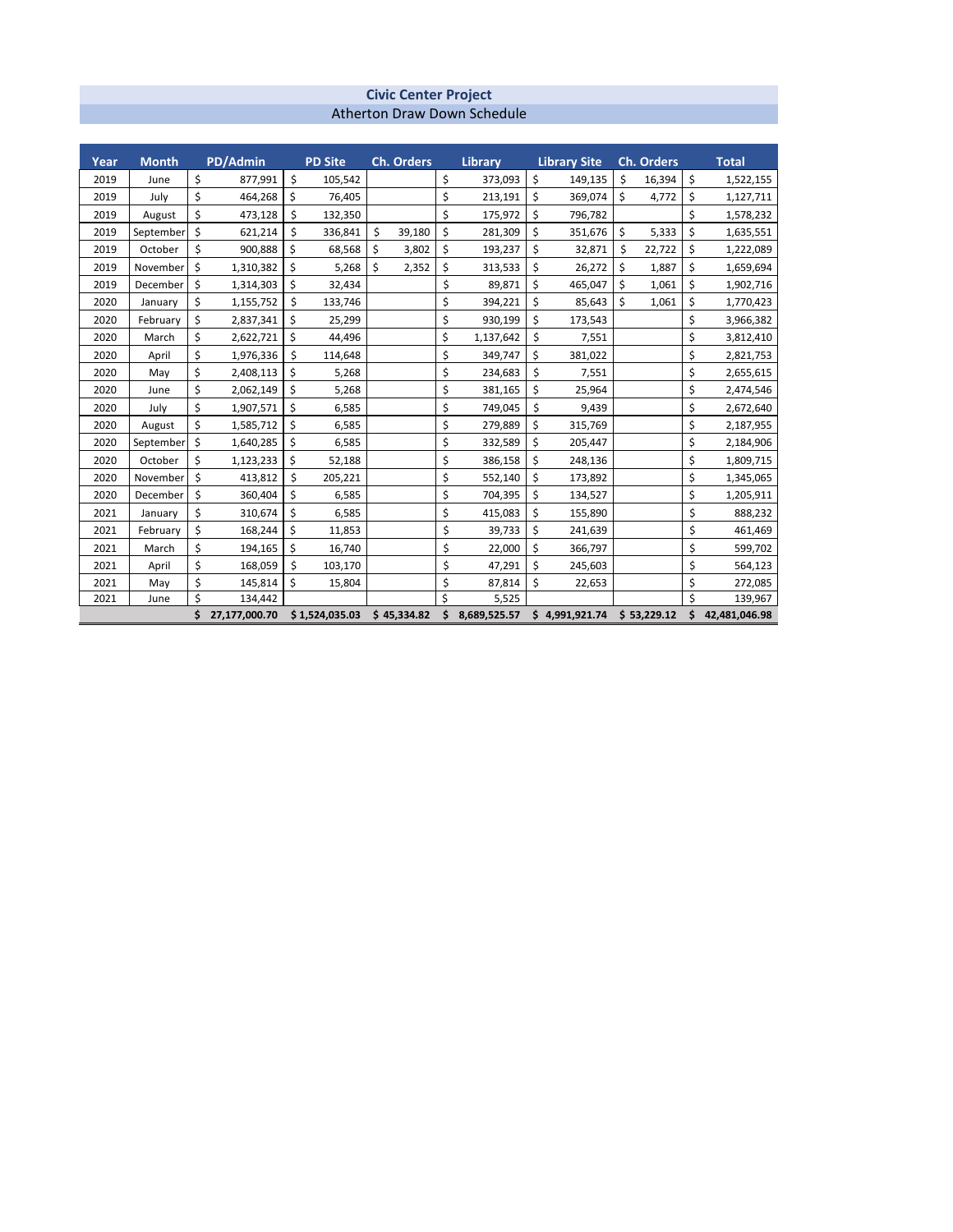| <b>Available Project Cash</b>                                    |               |            | <b>COP AMOUNT: \$7 Million</b>                |
|------------------------------------------------------------------|---------------|------------|-----------------------------------------------|
| Unallocated General Fund Balance-ending FY 18/19                 | $1 \text{ }$  | 17.509.588 | <b>COP ISSUANCE: May 2020</b>                 |
| <b>CIP Fund Balance</b>                                          | $2 \text{ }$  | 2.593.138  | <b>FUNDING HORIZON: 10-Years: 5 Year Call</b> |
| <b>Facility Funds</b>                                            | $\mathcal{S}$ | 505,000    | <b>EST. ANNUAL DEBT SERVICE: \$1.041 M</b>    |
| Atherton Now Funds-Reduced by \$1 Million and another \$152,7 \$ |               | 3.324.202  |                                               |
|                                                                  |               | 23.931.928 |                                               |

|                                |                                  |                            |                            |                        |                         | 5                                              |          |                                     |                         |  |  |  |  |  |
|--------------------------------|----------------------------------|----------------------------|----------------------------|------------------------|-------------------------|------------------------------------------------|----------|-------------------------------------|-------------------------|--|--|--|--|--|
| <b>Expenditures</b>            |                                  | <b>General Fund Ops</b>    | <b>Project</b>             | <b>GF Revenue</b>      | <b>COP Debt Service</b> |                                                |          | <b>GF Revenue   Running Balance</b> |                         |  |  |  |  |  |
|                                |                                  | (average)                  |                            | <b>Property Tax</b>    |                         | <b>Other</b>                                   |          | 23,931,928                          |                         |  |  |  |  |  |
| <b>July 2019</b>               | \$                               | (1,650,000)                | (983, 533)                 |                        |                         | 457,258<br>\$                                  | l \$     | 21,755,653                          |                         |  |  |  |  |  |
| August 2019                    | \$                               | (1, 200, 000)              | (540, 673)                 |                        |                         | \$<br>1,288,745 \$                             |          | 21,303,725                          |                         |  |  |  |  |  |
| September 2019                 | \$                               | (1,425,000)                | (605, 478)                 |                        |                         | 544,216 \$<br>\$                               |          | 19,817,463                          |                         |  |  |  |  |  |
| October 2019                   | \$                               | (1,225,000)                | (997, 235)                 |                        |                         | 431,000 \$<br>-\$                              |          | 18,026,228                          |                         |  |  |  |  |  |
| November 2019<br>December 2019 | \$                               | (1, 125, 000)              | (973, 258)                 | 5,055,000              |                         | 325,000 \$<br>-\$<br>\$<br>500,000 \$          |          | 16,252,970<br>19,229,968            |                         |  |  |  |  |  |
| January 2020                   | \$<br>\$                         | (1,260,000)<br>(1,220,000) | (1,318,002)<br>(1,346,738) | \$<br>835,834<br>\$    |                         | $470,000$ \$<br>\$                             |          | 17,969,064                          |                         |  |  |  |  |  |
| February 2020                  | \$                               | (1, 118, 000)              | (1.289.498)                | \$<br>613,647          |                         | \$<br>400,000 \$                               |          | 16,575,213                          |                         |  |  |  |  |  |
| March 2020                     | \$                               | (1,035,000)                | (2,862,640)                |                        |                         | 444,025 \$<br>\$                               |          | 13,121,598                          |                         |  |  |  |  |  |
| April 2020                     | \$                               | (1,210,000)                | (2,667,217)                |                        |                         | $500,000$ \$<br>-\$                            |          | 9,744,381                           |                         |  |  |  |  |  |
| May 2020                       | \$                               | (1,285,000)                | (2,090,984)                | \$<br>$5,055,000$   \$ | 7,000,000               | $400,000$ \$<br>l \$                           |          | 18,823,397                          |                         |  |  |  |  |  |
| June 2020                      | \$                               | (1,215,510)                | (2, 413, 381)              | 613,647<br>S.          |                         | \$<br>$300,000$ \$                             |          | 16,108,153                          |                         |  |  |  |  |  |
| <b>July 2020</b>               | $\overline{\mathcal{S}}$         | (2, 150, 000)              | (2,067,417)                |                        |                         | \$<br>$500,000$ \$                             |          | 12,390,736                          |                         |  |  |  |  |  |
| August 2020                    | $\overline{\mathcal{S}}$         | (1,230,000)                | (1,914,156)                |                        |                         | $\overline{\mathbf{S}}$<br>400,000 \$          |          | 9,646,580                           |                         |  |  |  |  |  |
| September 2020                 | \$                               | (1,510,000)                | (1,592,297)                |                        |                         | \$<br>430,000 \$                               |          | 6,974,283                           |                         |  |  |  |  |  |
| October 2020                   | -\$                              | (1,375,000)                | (1,646,870)                |                        |                         | -\$<br>445,000                                 |          | 4,397,41                            |                         |  |  |  |  |  |
| November 2020                  | \$                               | (1, 175, 000)              | (1,175,421)                |                        |                         | \$<br>325,000                                  |          | 2,371,992                           |                         |  |  |  |  |  |
| December 2020                  | \$                               | (1,450,000)                | $(619,033)$ \$             | 5,434,000              |                         | \$<br>$500,000$ \$                             |          | 6,236,959                           |                         |  |  |  |  |  |
| January 2021                   | \$                               | (1,232,000)                | (366,989)                  | 1,450,00               |                         | \$<br>475,000                                  | l \$     | 6,562,970                           |                         |  |  |  |  |  |
| February 2021                  | \$                               | (1,040,000)                | (317, 259)                 | 610,000<br>  \$        |                         | \$<br>375,000                                  | l \$     | 6,190,711                           |                         |  |  |  |  |  |
| March 2021                     | \$                               | (1,057,000)                | (180.097)                  |                        |                         | \$<br>465,000                                  | l \$     | 5,418,614                           |                         |  |  |  |  |  |
| April 2021                     | \$                               | (1, 120, 000)              | $(210,905)$ \$             | 610.000 \$             | $(1,000,000)$ \$        | 373,000                                        |          | 4,070,709                           | <b>FFE</b>              |  |  |  |  |  |
| May 2021                       | \$                               | (1,065,000)                | (271, 229)                 | \$<br>5,434,100        |                         | \$<br>425,000                                  | \$       | 8,593,580                           |                         |  |  |  |  |  |
| <b>June 2021</b>               | \$                               | (1,075,000)                | (161, 618)                 |                        |                         | \$<br>300,500                                  | l \$     | 7,657,462                           |                         |  |  |  |  |  |
| <b>July 2021</b>               | $\overline{\mathcal{S}}$         | (2,500,000)                | (134, 442)                 |                        |                         | \$<br>490.000                                  | l \$     | 5,513,020                           |                         |  |  |  |  |  |
| August 2021                    | \$                               | (1,400,000)                |                            |                        |                         | 460,000<br>\$                                  |          | 4.573.02                            |                         |  |  |  |  |  |
| September 2021                 | \$                               | (1,550,000)                |                            |                        |                         | \$<br>420,000                                  |          | 3,443,02                            |                         |  |  |  |  |  |
| October 2021                   | \$                               | (1,475,000)                |                            |                        |                         | \$<br>500,000                                  |          | 2.468.02                            |                         |  |  |  |  |  |
| November 2021                  | \$                               | (1,375,000)                |                            |                        |                         | \$<br>425,000                                  |          | 1,518,02                            |                         |  |  |  |  |  |
| December 2021                  | \$                               | (1,425,000)                |                            | 5,822,000<br>\$        |                         | 525,000 \$<br>\$                               |          | 6,440,020                           |                         |  |  |  |  |  |
| January 2022                   | \$                               | (1,350,000)                |                            | 1,500,000              |                         | \$<br>550,000                                  | l \$     | 7,140,020                           |                         |  |  |  |  |  |
| February 2022                  | \$                               | (1,025,000)                |                            | 450,000<br>\$          |                         | \$<br>375,000 \$                               |          | 6,940,020                           |                         |  |  |  |  |  |
| March 2022                     | \$<br>\$                         | (1,032,000)                |                            |                        |                         | \$<br>450,000<br>400,000 \$                    | l \$     | 6,358,020                           |                         |  |  |  |  |  |
| April 2022<br>May 2022         | \$                               | (1,025,000)<br>(1,075,000) |                            | 5,700,000<br>\$        | (168,000)               | \$<br>5 ا<br>450,000 \$                        |          | 5,733,020<br>10,640,020             | <b>Debt Service</b>     |  |  |  |  |  |
| June 2022                      | \$                               | (1,095,000)                |                            | \$<br>274,000          |                         | $374,000$ \$<br>\$                             |          | 10,193,020                          |                         |  |  |  |  |  |
| <b>July 2022</b>               | \$                               | (2,700,000)                |                            |                        |                         | \$<br>500,000                                  | <b>S</b> | 7,993,020                           |                         |  |  |  |  |  |
| August 2022                    | $\overline{\mathcal{S}}$         | (1,500,000)                |                            |                        |                         | \$<br>$400,000$ \$                             |          | 6,893,020                           |                         |  |  |  |  |  |
| September 2022                 | $\overline{\mathcal{S}}$         | (1,575,000)                |                            |                        |                         | \$<br>410,000 \$                               |          | 5,728,020                           |                         |  |  |  |  |  |
| October 2022                   | \$                               | (1,485,000)                |                            |                        |                         | \$<br>475,000 \$                               |          | 4,718,020                           |                         |  |  |  |  |  |
| November 2022                  | -\$                              | (1,410,000)                |                            |                        | $(873,000)$ \$          | 375,000                                        |          | 2.810                               | Debt Service            |  |  |  |  |  |
| December 2022                  | \$                               | (1,425,000)                |                            | \$<br>6,116,000        |                         | $500,000$ \$<br>-\$                            |          | 8,001,020                           |                         |  |  |  |  |  |
| January 2023                   | \$                               | (1,360,000)                |                            | 1,500,000              |                         | \$<br>450,000                                  | l \$     | 8,591,020                           |                         |  |  |  |  |  |
| February 2023                  | \$                               | (1,050,000)                |                            | 531,000<br>\$          |                         | \$<br>375,000                                  | \$       | 8,447,020                           |                         |  |  |  |  |  |
| March 2023                     | \$                               | (1,095,000)                |                            |                        |                         | -\$<br>400,000                                 | l \$     | 7,752,020                           |                         |  |  |  |  |  |
| April 2023                     | \$                               | (1, 155, 000)              |                            |                        |                         | -\$<br>350,000 \$                              |          | 6,947,020                           |                         |  |  |  |  |  |
| May 2023                       | \$                               | (1,160,000)                |                            | \$<br>5,925,000        | $(150, 375)$ \$         | $450,000$ \$                                   |          |                                     | 12,011,645 Debt Service |  |  |  |  |  |
| <b>June 2023</b>               | \$                               | (1, 163, 000)              |                            | \$<br>590,000          |                         | $403,000$ \$<br>\$                             |          | 11,841,645                          |                         |  |  |  |  |  |
| <b>July 2023</b>               | \$                               | (2,750,000)                |                            |                        |                         | \$<br>418,000 \$                               |          | 9,509,645                           |                         |  |  |  |  |  |
| August 2023                    | $\overline{\mathcal{S}}$         | (1,600,000)                |                            |                        |                         | \$<br>460,000 \$                               |          | 8,369,645                           |                         |  |  |  |  |  |
| September 2023                 | \$                               | (1,600,000)                |                            |                        |                         | \$<br>408,000 \$                               |          | 7,177,645                           |                         |  |  |  |  |  |
| October 2023                   | \$                               | (1,500,000)                |                            |                        |                         | $509,000$ \$<br>\$                             |          | 6,186,645                           |                         |  |  |  |  |  |
| November 2023                  | \$                               | (1,465,000)                |                            |                        | $(890, 375)$ \$         | 412,000                                        |          | 4.243.270                           | <b>Debt Service</b>     |  |  |  |  |  |
| December 2023                  | \$                               | (1,494,650)                |                            | 6,478,000<br>\$        |                         | $600,000$ \$<br>\$                             |          | 9,826,620                           |                         |  |  |  |  |  |
| January 2024                   | \$                               | (1,460,000)                |                            | 1,550,000              |                         | $450,000$ \$<br>$\frac{3}{2}$                  |          | 10,366,620                          |                         |  |  |  |  |  |
| February 2024                  | \$                               | (1, 150, 000)              |                            | \$<br>531,000          |                         | $\overline{\boldsymbol{\theta}}$<br>375,000 \$ |          | 10,122,620                          |                         |  |  |  |  |  |
| March 2024                     | \$                               | (1, 114, 000)              |                            |                        |                         | $400,000$ \$<br>\$                             |          | 9,408,620                           |                         |  |  |  |  |  |
| April 2024                     | \$                               | (1, 155, 000)              |                            |                        |                         | $350,000$ \$<br>\$                             |          | 8,603,620                           |                         |  |  |  |  |  |
| May 2024                       | \$                               | (1,160,000)                |                            | 6,022,000<br>\$        | $(131, 875)$ \$         | 450,000 \$                                     |          |                                     | 13,783,745 Debt Service |  |  |  |  |  |
| <b>June 2024</b>               | \$                               | (1, 163, 000)              |                            | 590,000<br>\$          |                         | 403,000 \$<br>\$                               |          | 13,613,745                          |                         |  |  |  |  |  |
| <b>July 2024</b>               | \$                               | (2,650,000)                |                            |                        |                         | $418,000$ \$<br>  \$                           |          | 11,381,745                          |                         |  |  |  |  |  |
| August 2024                    | \$                               | (1,450,000)                |                            |                        |                         | \$<br>460,000 \$                               |          | 10,391,745                          |                         |  |  |  |  |  |
| September 2024<br>October 2024 | $\boldsymbol{\theta}$<br>\$      | (1,425,000)                |                            |                        |                         | \$<br>408,000 \$<br>s,<br>$509,000$ \$         |          | 9,374,745<br>8,583,745              |                         |  |  |  |  |  |
| November 2024                  | $\overline{\boldsymbol{\theta}}$ | (1,300,000)<br>(1,275,000) |                            | 750,000<br>\$          | $(5,406,875)$ \$        | 412,000                                        |          | 3,063,870                           | Debt Service (          |  |  |  |  |  |
| December 2024                  | \$                               | (1,375,000)                |                            | 7,188,510<br>\$        |                         | $600,000$ \$<br>\$                             |          | 9,477,380                           |                         |  |  |  |  |  |
|                                | -\$                              | (90,939,160) \$            | $(28, 746, 370)$ \$        | 77,228,738             |                         |                                                |          |                                     |                         |  |  |  |  |  |
|                                |                                  |                            |                            |                        |                         |                                                |          |                                     |                         |  |  |  |  |  |

## ATHERTON CIVIC CENTER CASH FLOW ANALYSIS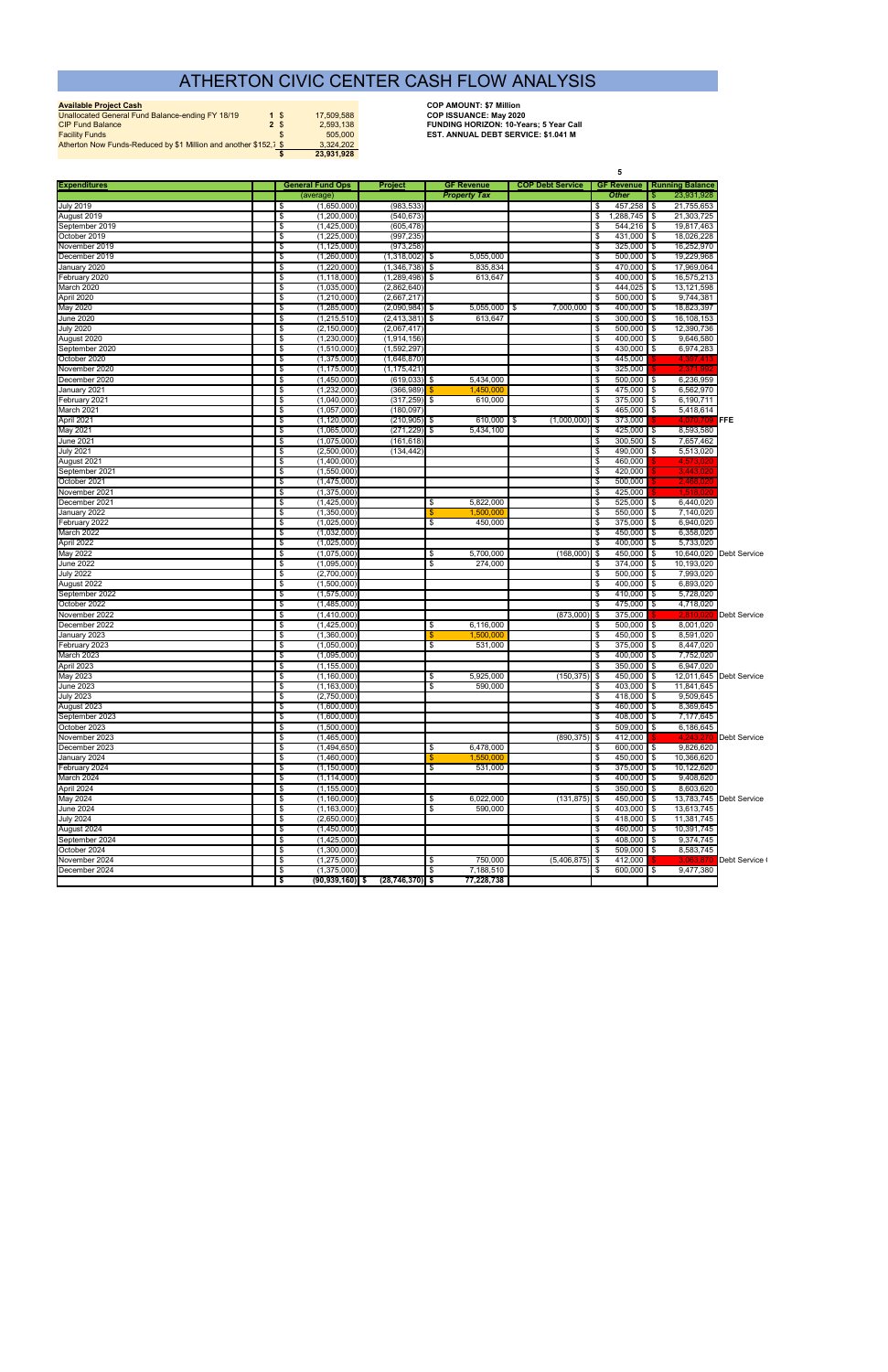# **COP Proceeds 7 Million; 10 Year Horizon; 5 Year Call**



| Period No.              | Principal                | Coupon   | Interest   | Debt Service | Principal Redeemed Total |              | Annual Debt Service to Call |
|-------------------------|--------------------------|----------|------------|--------------|--------------------------|--------------|-----------------------------|
| $\mathbf 1$             |                          |          |            |              |                          |              |                             |
| $\overline{\mathbf{c}}$ |                          |          |            |              |                          |              |                             |
| 3                       |                          |          |            |              |                          |              |                             |
| 4                       | $\blacksquare$           | $\sim$   | 168,000.00 | 168,000.00   |                          | 168,000.00   |                             |
| 5                       | 705,000.00               | 0.05     | 168,000.00 | 873,000.00   | $\overline{\phantom{a}}$ | 873,000.00   | 1,041,000.00                |
| 6                       |                          | $\sim$   | 150,375.00 | 150,375.00   | $\overline{\phantom{a}}$ | 150,375.00   |                             |
| $\overline{7}$          | 740,000.00               | $0.05\,$ | 150,375.00 | 890,375.00   | $\overline{\phantom{a}}$ | 890,375.00   | 1,040,750.00                |
| 8                       | $\overline{\phantom{a}}$ | $\sim$   | 131,875.00 | 131,875.00   | $\overline{\phantom{a}}$ | 131,875.00   | $\overline{\phantom{a}}$    |
| 9                       | 775,000.00               | $0.05\,$ | 131,875.00 | 906,875.00   | 4,500,000.00             | 5,406,875.00 | 5,538,750.00                |
| $10$                    |                          |          |            |              |                          |              |                             |
| 11                      |                          |          |            |              |                          |              |                             |
| 12                      |                          |          |            |              |                          |              |                             |
| $13$                    |                          |          |            |              |                          |              |                             |
| 14                      |                          |          |            |              |                          |              |                             |
| 15                      |                          |          |            |              |                          |              |                             |
| 16                      |                          |          |            |              |                          |              |                             |
| $17\,$                  |                          |          |            |              |                          |              |                             |
| 18                      |                          |          |            |              |                          |              |                             |
| 19                      |                          |          |            |              |                          |              |                             |
| $20\,$                  |                          |          |            |              |                          |              |                             |
| 21                      |                          |          |            |              |                          |              |                             |
| 22                      |                          |          |            |              |                          |              |                             |
| 23                      |                          |          |            |              |                          |              |                             |
| 24                      |                          |          |            |              |                          |              |                             |
| 25                      |                          |          |            |              |                          |              |                             |
| 26                      |                          |          |            |              |                          |              |                             |
| 27                      |                          |          |            |              |                          |              |                             |
| 28                      |                          |          |            |              |                          |              |                             |
| 29                      |                          |          |            |              |                          |              |                             |
| 30                      |                          |          |            |              |                          |              |                             |
| 31                      |                          |          |            |              |                          |              |                             |
| 32                      |                          |          |            |              |                          |              |                             |
| 33                      |                          |          |            |              |                          |              |                             |
| 34                      |                          |          |            |              |                          |              |                             |
| $35\,$                  |                          |          |            |              |                          |              |                             |
| 36                      |                          |          |            |              |                          |              |                             |
| 37                      |                          |          |            |              |                          |              |                             |
| 38                      |                          |          |            |              |                          |              |                             |
| $39\,$                  |                          |          |            |              |                          |              |                             |
| 40                      |                          |          |            |              |                          |              |                             |
| 41                      |                          |          |            |              |                          |              |                             |
| Total                   | 2,220,000.00             |          | 900,500.00 | 3,120,500.00 | 4,500,000.00             | 7,620,500.00 | 7,620,500.00                |
|                         |                          |          |            |              |                          |              |                             |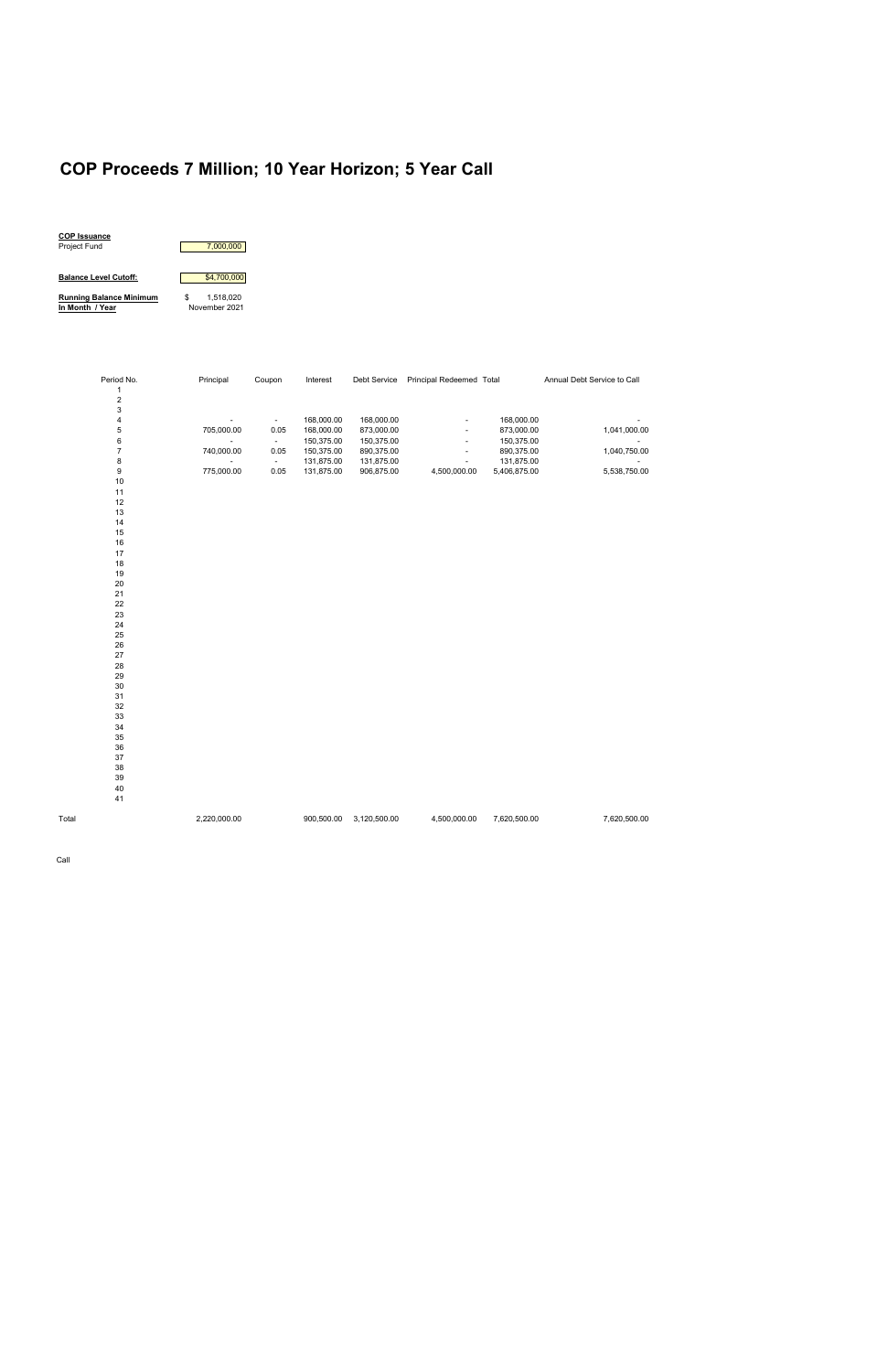

**January 2020 S M T W Th F Sa**

## **TOWN OF ATHERTON 2020 Certificates of Participation**

## **Financing Schedule** (as of February 25, 2020) **Dial-In: (712) 451-0689; Passcode: 132-678#**

| Date              | <b>Action</b>                                                                                    | <b>Responsible Party</b> |
|-------------------|--------------------------------------------------------------------------------------------------|--------------------------|
| Mon, Jan 6        | Underwriter and Bond/Disclosure Council RFPs due                                                 | I/MA                     |
| Tues, Jan 7       | Conference call to discuss Underwriter and Bond<br>Counsel RFP responses at 4:00pm               | I/MA                     |
| Wed, Jan 8        | Underwriter and Bond Disclosure Counsel selected<br>Agenda deadline for City Council Meeting     | I/MA<br>I/MA             |
| Wed, Jan 15       | City Council meeting to approve financing team                                                   | I/MA/BC                  |
| Wed, Feb 5        | Kickoff call at 12:30 PM                                                                         | All                      |
| Week of Feb<br>17 | Distribute 1 <sup>st</sup> draft of legal documents and<br>resolution                            | BC                       |
| Wed, Feb 26       | Conference call to discuss 1 <sup>st</sup> draft of legal<br>documents and resolution at 9:00 am | All                      |
| Mon, Mar 2        | Distribute revised draft of legal documents<br>Distribute 1 <sup>st</sup> draft of POS and BPA   | <b>BC</b><br>DC/UWC      |
| Week of Mar 9     | Distribute 1 <sup>st</sup> draft of credit presentation                                          | MA                       |
| Wed, Mar 11       | Conference call to discuss legal documents, POS,<br>and credit presentation                      | All                      |
| Mon, Mar 16       | Distribute revised draft of legal documents, POS and<br><b>BPA</b>                               | DC/BC/UWC                |
|                   | Distribute revised draft of credit presentation                                                  | MA                       |
| Wed, Mar 18       | <b>City Council meeting to approve Debt Policy</b>                                               | I/BC                     |
| Wed, Mar 18       | Conference call to discuss POS, BPA, legal<br>documents, Resolution, and credit presentation     | All                      |
| Mon, Mar 23       | Distribute revised draft of credit presentation                                                  | <b>MA</b>                |
| Wed, Mar 25       | Conference call to review revised draft of credit<br>presentation                                | All                      |
| Fri, Mar 27       | Distribute credit package to rating agency                                                       | MA                       |
| Wed, Apr 1        | Dry run of credit presentation                                                                   | All                      |
| Fri, Apr 3        | Conference call with rating agency                                                               | I/MA/UW                  |
| Wed, Apr 8        | Submit staff reports, Resolution, legal documents,<br>POS and BPA for City Council Meeting       | I/MA/BC/DC               |



| э  | <b>IVI</b>              |    | VV                | <u>in</u>               | r  | эa           |
|----|-------------------------|----|-------------------|-------------------------|----|--------------|
|    |                         |    | $\overline{1}$    | $\overline{\mathbf{c}}$ | 3  | 4            |
| 5  | 6                       | 7  | 8                 | 9                       | 10 | 11           |
| 12 | 13                      | 14 | 15                | 16                      | 17 | 18           |
| 19 | 20                      | 21 | 22                | 23                      | 24 | 25           |
| 26 | 27                      | 28 | 29                | 30                      | 31 |              |
|    |                         |    | February 2020     |                         |    |              |
| S  | M                       | T  | W                 | <b>Th</b>               | F  | Sa           |
|    |                         |    |                   |                         |    | $\mathbf{1}$ |
| 2  | 3                       | 4  | 5                 | 6                       | 7  | 8            |
| 9  | 10                      | 11 | 12                | 13                      | 14 | 15           |
| 16 | 17                      | 18 | 19                | 20                      | 21 | 22           |
| 23 | 24                      | 25 | 26                | 27                      | 28 | 29           |
|    |                         |    | <b>March 2020</b> |                         |    |              |
| S  | M                       | T  | W                 | Th                      | F  | Sa           |
| 1  | $\overline{\mathbf{c}}$ | 3  | 4                 | 5                       | 6  | 7            |
| 8  | 9                       | 10 | 11                | 12                      | 13 | 14           |
| 15 | 16                      | 17 | 18                | 19                      | 20 | 21           |
| 22 | 23                      | 24 | 25                | 26                      | 27 | 28           |
| 29 | 30                      | 31 |                   |                         |    |              |
|    |                         |    | April 2020        |                         |    |              |
| S  | M                       | T  | W                 | <b>Th</b>               | F  | Sa           |
|    |                         |    | 1                 | 2                       | 3  | 4            |
| 5  | 6                       | 7  | 8                 | 9                       | 10 | 11           |
| 12 | 13                      | 14 | 15                | 16                      | 17 | 18           |
| 19 | 20                      | 21 | 22                | 23                      | 24 | 25           |
| 26 | 27                      | 28 | 29                | 30                      |    |              |

*Holidays highlighted in yellow*